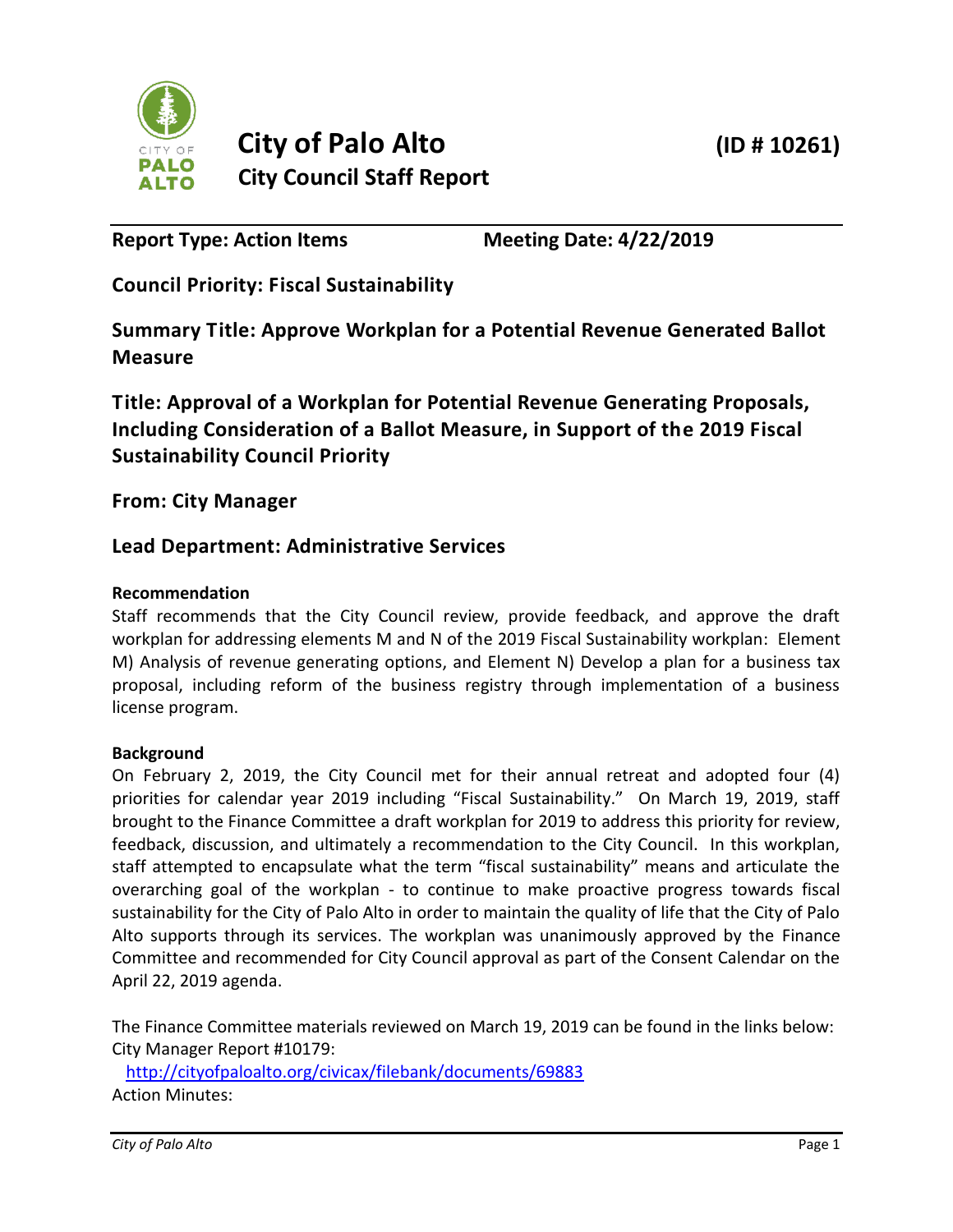<https://cityofpaloalto.org/civicax/filebank/blobdload.aspx?t=69909.34&BlobID=70164> Minutes:

<https://cityofpaloalto.org/civicax/filebank/blobdload.aspx?t=69909.36&BlobID=70165> Presentation (beginning on PDF page 58):

<https://www.cityofpaloalto.org/civicax/filebank/blobdload.aspx?t=45540.74&BlobID=70019>

## **Discussion**

As part of the approval of the 2019 Fiscal Sustainability workplan, staff articulated that it planned to follow-up on individual elements of the plan for review and approval with more robust project scoping for those specific elements. As a follow-up to that discussion, staff prepared a workplan for a potential Revenue Ballot Measure as outlined below.

In the context of evaluating funding sources to address the need for railroad grade separations throughout the city, there has been significant community interest in some form of tax on business activities within Palo Alto. Such a tax could take a variety of forms, such as a tax on a per-employee, square footage, or revenue basis. Recognizing the Council's interest in understanding the magnitude of revenue that could be generated by such a tax, the workplan that follows is designed to evaluate such a tax within a timeframe that would support the ongoing evaluation and narrowing of grade separation alternatives. At the same time, understanding that such a tax could be either a general tax or dedicated to specific purposes, the recommended workplan is coordinated but independent of the grade separation planning effort.

## *DRAFT WORKPLAN FOR A POTENTIAL REVENUE BALLOT MEASURE:*

*2019 Fiscal Sustainability Workplan Elements: M) Analysis of revenue generating options AND N) Develop a plan for a business tax proposal, including reform of the business registry through implementation of a business license program.*

Staff recommends that the Finance Committee serve as the working body to assist in the review of revenue generating options including a potential revenue ballot measure for the November 2020 election; review staff and consultant work, and stakeholder feedback. The Finance Committee will make its recommendations for consideration and action by the full sevenmember City Council.

Finance Committee: would serve as the public body to review periodic progress reports, allow for structured public discussion, and provide feedback and recommendations on the review and development of a potential ballot measure or other revenue generating strategy. Staff will manage and synthesize work done in-house and by consultants, as well as stakeholder feedback, in progress reports to the committee. Ultimately, the Finance Committee would recommend a preferred revenue generating proposal(s) for City Council action.

City Council: would serve as the governing body for policy direction at key decision points. This includes, for example, direction to conduct polling, approval of alternatives to be evaluated,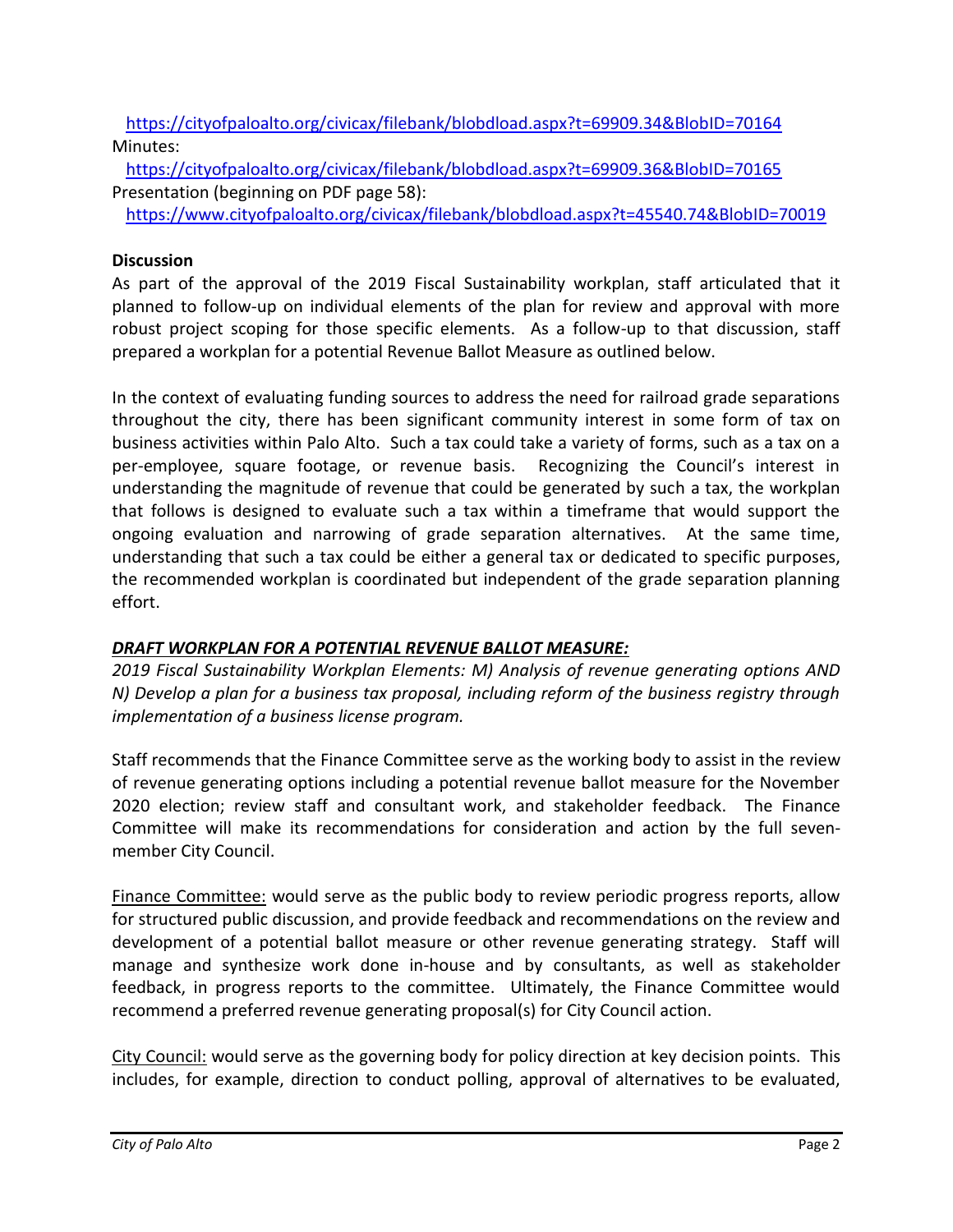and decisions on specifically what and when to place a ballot measure on an upcoming election.

#### *Timeline*

The chart below includes a detailed timeline of the proposed revenue generating analysis and potential Revenue Ballot Measure workplan. It overlays, for ease of reference, a draft of the Rail Grade Separation Workplan staff is seeking City Council review and approval for in a separate Council agenda item.

The timeline is intended to allow appropriate time to make policy decisions for a potential November 2020 ballot measure and supports other major initiatives underway such as the Cubberley Master Planning process and the Council goal to decide on a preferred solution for grade separation in October 2019. Staff recommends that the Finance Committee and City Council discuss revenue generating activities on a parallel track separate from these major initiatives. This will allow the City Council to focus on generating revenues in a comprehensive way that factors in all City needs which go beyond a single investment or project need. More details about the timeline are included below the chart.



### **Figure 1: Combined Timelines**

#### **Proposed Timeline Details:**

This table outlines the key decision points for City Council and Finance Committee and notes anticipated staff work to be completed for context.

| <b>Schedule</b> | Task                                                                                                                                                                                  |
|-----------------|---------------------------------------------------------------------------------------------------------------------------------------------------------------------------------------|
| April           | Agreement on iterative approach to the development of revenue estimates and<br>options, workplan, and roles.                                                                          |
| May             | Development and execution of RFP for consultant services - Included in this scope<br>staff will seek expertise in revenue generating ballot measures including financial<br>analysis. |
| June            | Finance Committee: accept initial analysis of revenue generating proposal                                                                                                             |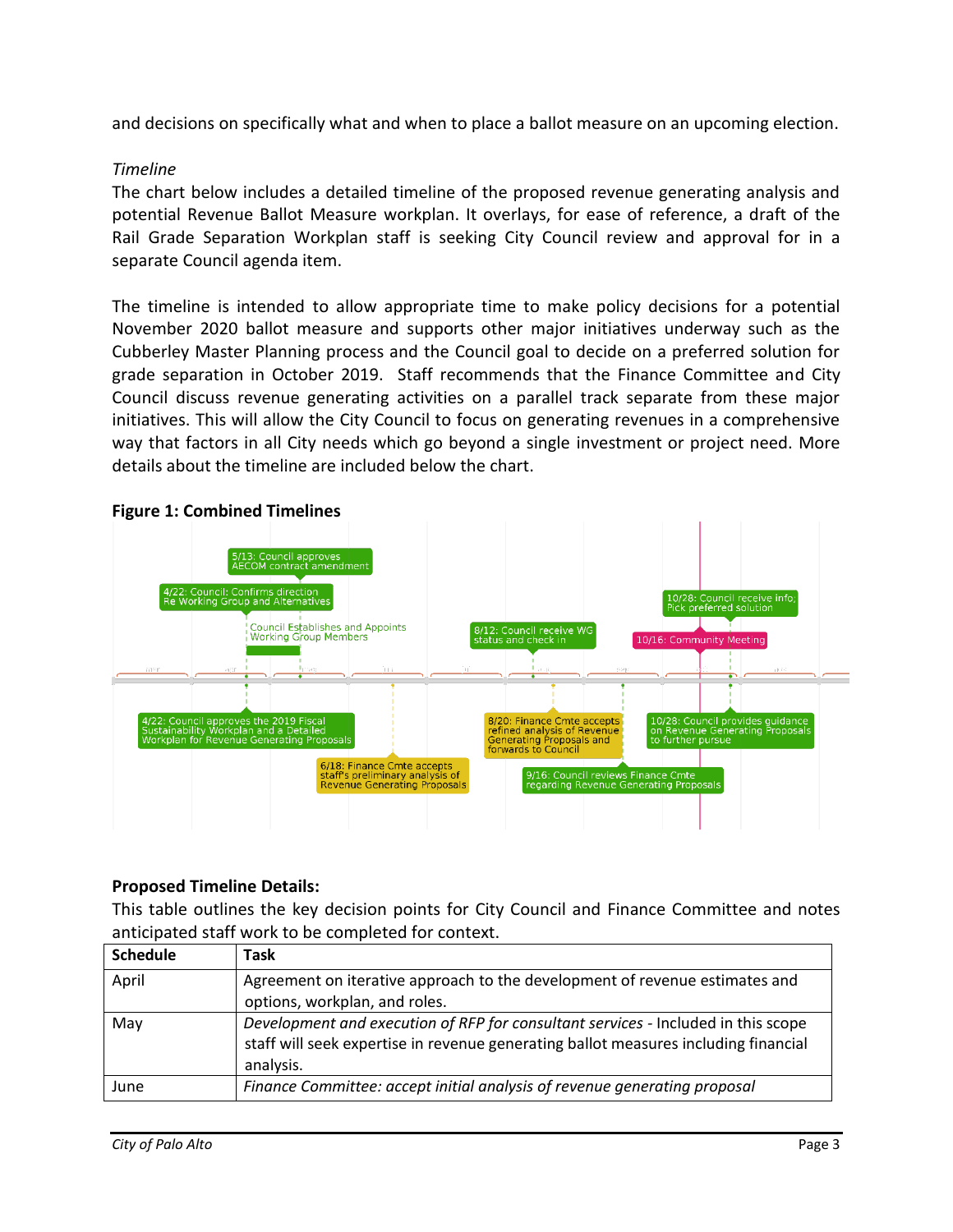|                             | estimates - with estimates to be completed internally by staff and intended to<br>assist in informing various working groups in project financial planning and focus<br>further refined analysis.                                                                                                                                                                                |
|-----------------------------|----------------------------------------------------------------------------------------------------------------------------------------------------------------------------------------------------------------------------------------------------------------------------------------------------------------------------------------------------------------------------------|
|                             | City Council award of consultant contract(s) - as necessary to complete this<br>workplan.                                                                                                                                                                                                                                                                                        |
| August                      | Finance Committee: accepts refined analysis of revenue generating proposals<br>estimates; discuss and provide guidance on initial polling - With the assistance of<br>consultant expertise, a more in-depth review of revenue generating proposals will<br>be presented to the Finance Committee providing more accurate financial<br>estimates to assist in financial planning. |
| September                   | City Council: confirmation on potential revenue generating proposals including<br>revised revenue estimates - Work completed with the Finance Committee to be<br>reviewed by the full Council in order to receive input and direction on more refined<br>steps.                                                                                                                  |
| October                     | City Council decides on revenue generating proposal(s) to pursue - informed by the<br>Finance Committee, financial analysis, polling, and a more refined understand of<br>potential projects and associated costs.                                                                                                                                                               |
| November<br>2019-April 2020 | Staff work - Continue stakeholder outreach, draft required legal documents,<br>complete polling as appropriate. City Council and Finance Committee will be<br>provided updates as necessary for status check-ins, feedback, and policy decisions.                                                                                                                                |
| June 2020                   | City Council approves November 2020 ballot measure and specific measure<br>language - Should the City Council choose to pursue a ballot measure(s), final<br>approval including the ballot measure language will need to be submitted to the<br>Santa Clara County Registrar of Voters in early August 2020.                                                                     |

The workplan anticipates an iterative approach for the Finance Committee and City Council providing information at a steady pace and allows for continued review and refining of proposals. As such, both polling and stakeholder outreach are not outlined in the monthly timeline above. Staff recognizes the need for both polling and stakeholder outreach throughout the process. The frequency and appropriate stakeholders are highly dependent on the types of proposals pursued. Should the City pursue a Business Tax measure, outreach and polling would most likely occur during the following periods:

- July and August of 2019 initial stakeholder outreach seeking initial feedback on a potential business tax measure,
- September of 2019 initial polling would be conducted on proposed revenue generating measures. Poll questions would be drafted by a consultant and staff with input from the Finance Committee and/or Council before it was executed. (Ideally this timing would be coordinated with other polling activities in the City for scalability and to ensure survey fatigue is managed.)
- November 2019 to April 2020 further consultation regarding the design and structure of a specific tax measure once a determination on revenue generating proposal(s) to pursue is made.

This multi stepped and informal stakeholder engagement process for a business tax measure would be recommended as both outreach about instituting a business tax would be necessary for education and awareness but also for consultation regarding the design and structure. Candid direct feedback through an iterative process will assist in the development of a viable